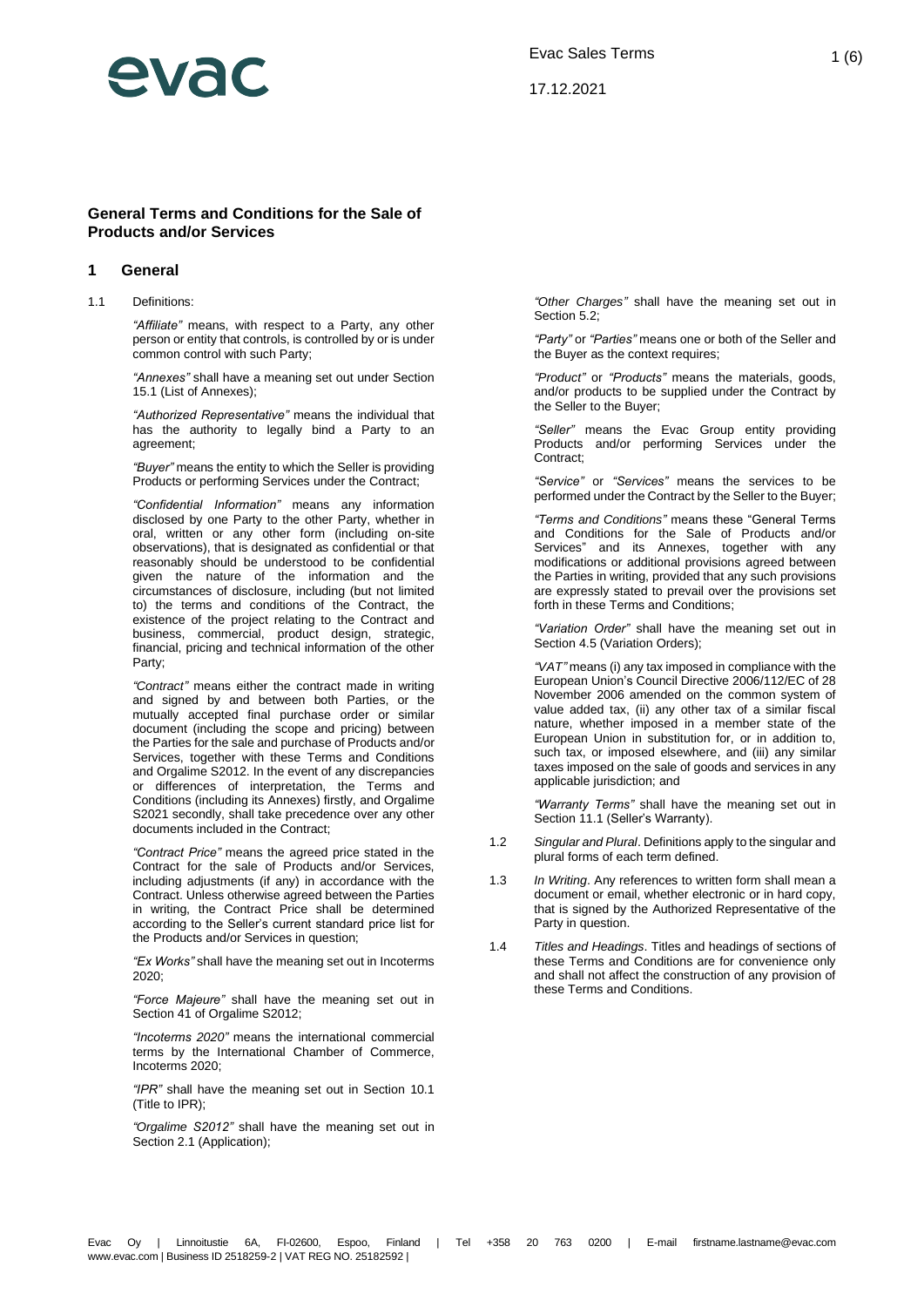# evar

17.12.2021

### **2 Application**

- <span id="page-1-0"></span>2.1 *Application.* These General Terms and Conditions for the Sale of Products and/or Services together with Orgalime's General Conditions for the Supply of Mechanical, Electrical and Electronic Products, version March 2012 (*"Orgalime S2012"*) shall apply to any sales of Products and/or Services sold by the Seller and purchased by any Buyer. In any cases of inconsistency between these Terms and Conditions and Orgalime S2012, the former shall prevail.
- <span id="page-1-4"></span>2.2 *Exclusion of Inconsistent Terms.* These Terms and Conditions, together with Orgalime S2012, shall be deemed to be annexed to any quotation made by the Seller, as well as to any acceptance by the Seller of a purchase order by the Buyer, and therefore:
	- i. form the terms and conditions of the Contract; and
	- ii. apply to the exclusion of any inconsistent or additional terms and conditions put forward by or on behalf of the Buyer (e.g. the Buyer's general terms).

<span id="page-1-3"></span>The above subsection [\(ii\)](#page-1-3) to this Sectio[n 2.2](#page-1-4) (Exclusion of Inconsistent Terms) shall not, however, apply to such modifications or additional provisions that are expressly agreed between the Parties in writing to be prevailing over the provisions set forth in these Terms and Conditions and/or over the provisions set forth in Orgalime S2012.

### **3 Representations**

- 3.1 *Representations.* Without limiting any other representations and warranties, each Party represents and warrants, that:
	- i. it is duly organized, validly existing and in good standing under the laws of the jurisdiction of its formation and has all requisite corporate power and authority to carry on its business;
	- ii. the Contract is within its powers and has been duly authorized and signed;
	- iii. the execution, delivery and performance of the Contract does not violate, conflict with or constitute a default under (i) its articles of association or similar registered company rules, or (ii) any law, statute, rule or regulation to which it is subject, or any order, judgment or decree to which it is subject to;
	- iv. it is not insolvent, and it will not be rendered insolvent by the performance of the Contract, and it is able to meet its respective business obligations as they come due. No proceeding in bankruptcy or insolvency has commenced or is pending against it; and
	- v. it is in compliance with all applicable laws, rules and regulations, including but not limited to import and export control laws and regulations, tax legislation, international trade restrictions, anti-corruption and anti-money laundering laws, employer related laws as well

as health, safety and environmental legislation.

### **4 Conclusion of Contract**

- 4.1 *Quotation.* Any quotation by the Seller shall remain open for a maximum period of thirty (30) days from the date appearing thereon and may be withdrawn or altered by the Seller at any time within such period without notice. Additionally, obvious or apparent mistakes or errors in the quotation are not binding upon the Seller and may be corrected by the Seller at any time in its sole discretion.
- 4.2 *Purchase Order.* Any quotation submitted by the Seller amounts to an invitation to treat and not an offer, regardless of the language used. The placing by the Buyer of any purchase order (whether or not any quotation may have been submitted) shall constitute an offer by the Buyer and is always subject to Seller's written order confirmation.
- 4.3 *Samples and Catalogues*. Samples and catalogues of Products or Services are to be considered non-binding material for illustration and/or test purposes, giving only an initial approximation of properties and specification. Drawings, specifications of dimensions and weight, which form the basis of the quotation or order confirmation, shall as a rule only be seen as approximate values, insofar as they are not exclusively designated to be binding.
- 4.4 *Measurements*. The weight, volume or gage of the Products measured upon shipment is valid.
- <span id="page-1-2"></span>4.5 *Variation Orders*. Any changes to the quantities, delivery times or other arrangements or details relating to the Products or Services that are proposed by the Buyer after the conclusion of the Contract (the *"Variation Order"*) are to be considered as a new offer by the Buyer, and subsequent written acceptance by the Seller is required. In case of a Variation Order, the Seller is entitled to a fair and reasonable adjustment of the Contract Price corresponding to the changes under the Variation Order, delivery schedule and other terms of the Contract, as may be necessary and appropriate. In case of a Variation Order, the Buyer shall have the sole respons bility for payment of any resulting additional charges that are not included in the Contract Price.

### **5 Price and Payment**

- 5.1 *Contract Price.* The Buyer shall purchase the Products and/or Services from the Seller at the Contract Price.
- <span id="page-1-1"></span>5.2 *Other Charges*. The Contract Price is Ex Works, however, exclusive of all such fees and charges that the Seller's quotation does not expressly state to be included in the Contract Price, as well as VAT and any other taxes, duties, and charges of any kind imposed by any governmental authority or agency, or any other applicable party, on, or relating to, the Products or Services ("*Other Charges*"). The Buyer shall have the sole responsibility for payment of all such Other Charges (or subsequent increase of such Other Charges) that are not included in the Contract Price.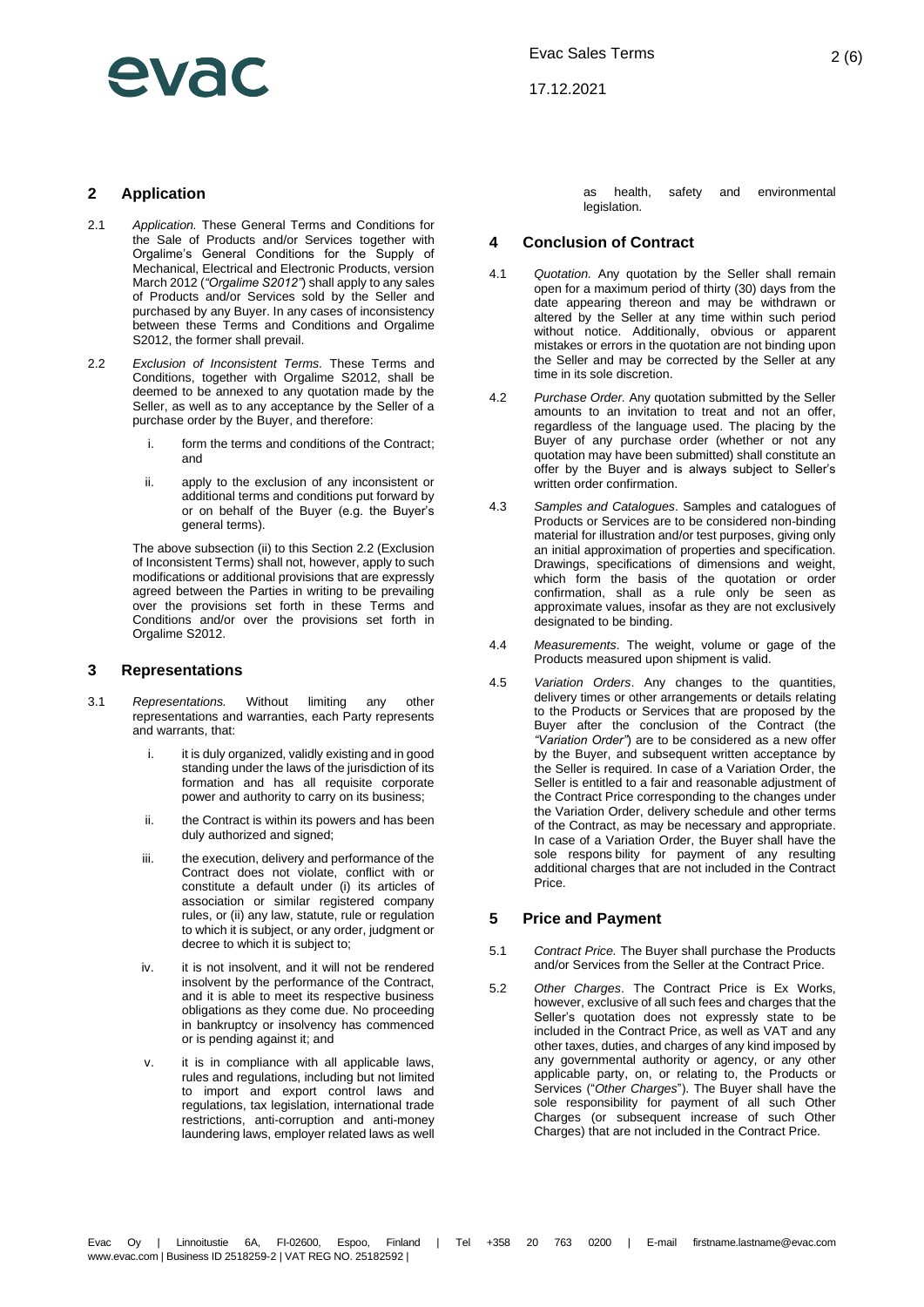# Wac

17.12.2021

3 (6)

- 5.3 *Invoicing.* With respect to any Product or Service, for which the Contract Price (or any part thereof), or Other Charges are payable by the Buyer under the Contract, the Seller shall send the Buyer an invoice, which is due and payable 30 days after the date of the invoice. Notwithstanding the above, all payments payable to the Seller under the Contract shall become due immediately on its termination.
- 5.4 *Instalment Payments and Deductions*. Instalment payments and any deductions of discounts, expenses or setoff require a specific separate written agreement between the Parties.
- 5.5 *Late Payment.* No payment shall be deemed to have been received until the Seller has received cleared funds in the currency stated on the invoice. In case of late payment or any part thereof, the Seller shall be entitled to:
	- i. charge overdue interest at the rate of 5 per cent per annum above the base rate of the European Central Bank, calculated from the due date until the date of the actual payment;
	- ii. require payment in advance of delivery in relation to any Product or Service not previously delivered; and
	- iii. refuse to make delivery of any undelivered Product or Service without incurring any liability whatsoever to the Buyer for nondelivery or any delay in delivery.
- 5.6 *Price Adjustment.* The Seller reserves the right to adapt the Contract Price, for confirmed orders as well, to reflect any increase in the Seller's costs that result from events or circumstances beyond the Seller's control, such as Force Majeure, shortage of primary material or labor, fluctuation of foreign exchange rates, str kes, official orders, transportation or similar problems, if this increase happens before the delivery of the Product or the Service.

### **6 Delivery**

<span id="page-2-0"></span>6.1 *Time and Place.* Delivery of the Products and/or Services shall take place at the address specified by the Seller on, or as close as possible to, the date required by the Buyer. Any dates specified by the Seller for delivery of the Products and/or Services are intended to be an estimate and time for delivery shall not be made of the essence by notice unless otherwise agreed in writing between the Parties. If no dates are so specified, delivery shall be within a reasonable time taking into account all relevant factors (including without limitation the distance and chosen method of delivery). The Buyer shall take delivery of the Products and/or Services on receipt of adequate notice from the Seller (being not less than 4 days) that the Products and/or Services are ready for delivery. The Buyer shall make all arrangements necessary to receive the delivery of the Products and/or Services whenever they are tendered for delivery.

- 6.2 *Late Delivery due to Force Majeure.* The Seller reserves the right to postpone the delivery in case of Force Majeure for the duration of the obstruction and for a reasonable period of recuperation thereafter without incurring any liability to the Buyer for such delay.
- 6.3 *Partial Deliveries.* The Seller reserves the right to make partial deliveries subject to the whole delivery being delivered on time in accordance with Section [6.1](#page-2-0) (Time and Place).
- 6.4 *Notice of Complaint.* Any damages, defects, shortages, over-deliveries and duplicated orders shall be reported to the Seller by the Buyer within three (3) days of receipt.

### **7 Risk and Property**

- 7.1 *Transfer of Risk.* Risk in the Products shall pass to the Buyer upon collection. Risk will pass when the Products are entrusted to the Buyer or set aside for the Buyer's collection, whichever happens first.
- 7.2 *Retention of Title.* Title to Products sold shall not pass to the Buyer until full payment of the part of the Contract Price, which relates to the relevant Products, and any other applicable charges, have been made. Until title of the Products has passed to the Buyer, the Buyer shall:
	- i. hold the Products on a fiduciary basis as the Seller's bailee;
	- ii. store the Products (at no cost to the Seller) separately from all other goods of the Buyer or any third party in such a way that they remain readily identifiable as the Seller's property;
	- iii. not destroy, deface or obscure any identifying mark or packaging on or relating to the Products; and
	- iv. maintain the Products in satisfactory condition and keep them in a safe and secure manner.
- 7.3 *Buyer's Failure to Take Delivery.* If for any reason the Buyer fails to accept delivery of any of the Products when they are ready for delivery, or Seller is unable to deliver the Products on time because the Buyer has not provided appropriate instructions, documents, licences or authorisations:
	- i. risk in the Products shall pass to the Buyer (including for loss or damage caused by the Seller's negligence);
	- i. the Products shall be deemed to have been delivered; and
	- ii. the Seller may store the Products until the Buyer takes possession of the Products, whereupon the Buyer shall be liable for all related costs and expenses (including, without limitation, storage and insurance).

### **8 Termination**

<span id="page-2-1"></span>8.1 *Termination of Contract*. The Contract and the Buyer's right to possession of all Products shall terminate immediately if: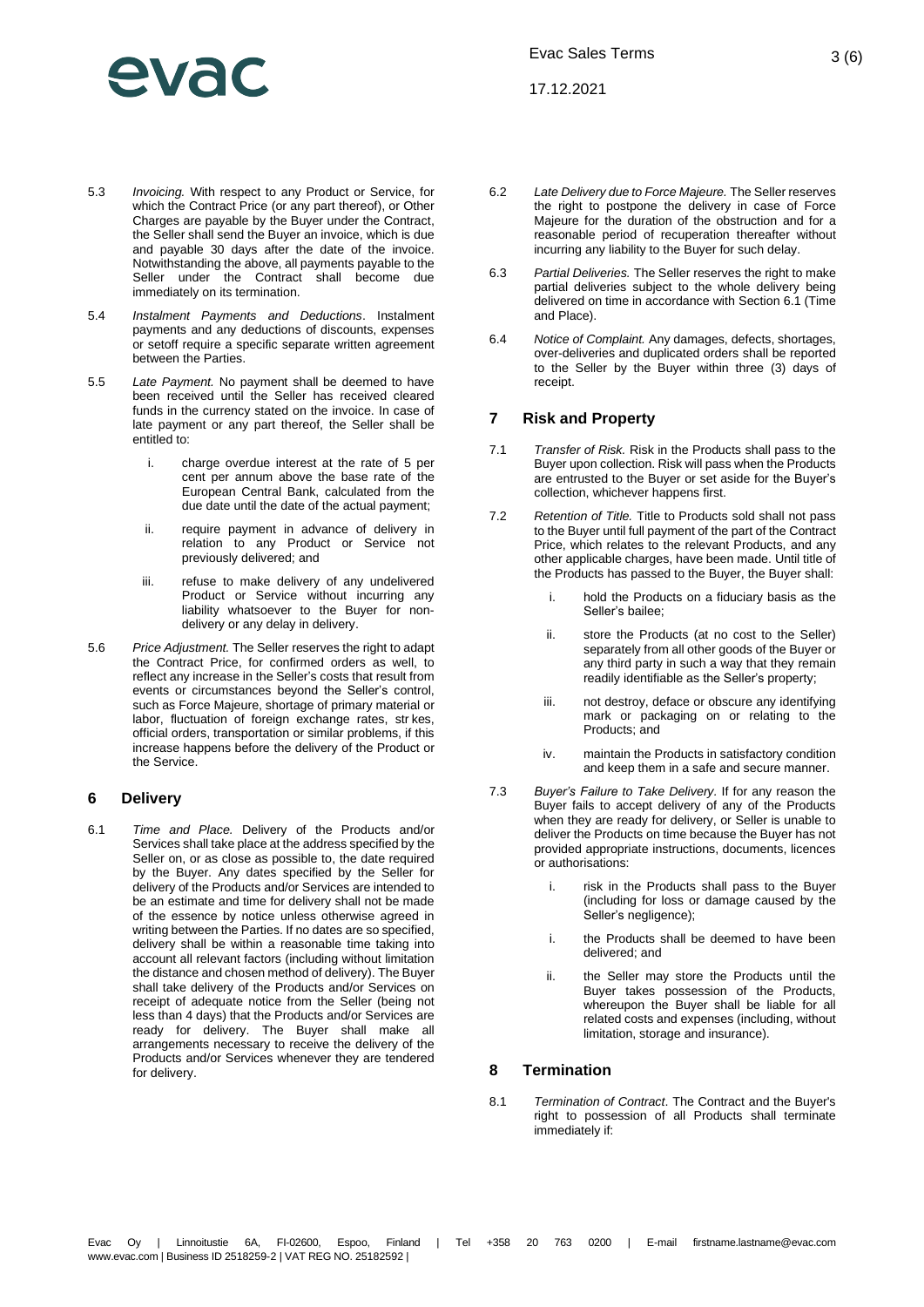## PVA

17.12.2021

- i. the Buyer commits a breach of any term of any Contract and (if the breach is capable of remedy) fails to remedy it within 30 days after receipt of notice in writing requiring it to do so;
- <span id="page-3-2"></span>ii. the Buyer makes any voluntary arrangement with its creditors or (being an individual or firm) becomes bankrupt or (being a company) becomes subject to an administration order or goes into liquidation (otherwise than for the purpose of amalgamation or reconstruction) or an encumbrancer takes possession or a receiver is appointed of any of the property or assets of the Buyer, or the Buyer ceases, or threatens to cease, to carry on business; or
- iii. any event analogous to those described in above subsection [\(ii\)](#page-3-2) of this Section [8.1](#page-2-1) (Termination of Contract) which occurs in relation to the Buyer in any jurisdiction in which the Buyer is incorporated, resident or carries on business.
- 8.2 *Recovery of the Products*. The Buyer grants the Seller, its agents and employees an irrevocable licence to enter any of its premises or vessels where the Products are or may be stored in order to recover Products when the Buyer's right to possession of the Products has terminated*.*

### **9 Claims and Returns**

- 9.1 *Firm Sale*. All Products are sold on a firm sale basis, i.e. the Seller will not take back any Products not required or sold by the Buyer.
- 9.2 *Return Costs and Packaging*. The Seller may only accept returns that appear in the Seller's current product list, as amended from time to time. Where the Seller agrees to accept the return of such Products, the Buyer will be responsible for the cost of carriage and will ensure that the Products are carefully packaged to avoid any damage in transit. The risk in the returned Products stays with the Buyer until the Products have been received and inspected by the Seller.
- 9.3 *Credit of Returns*. The Seller will not be obliged to accept any Products that are used or damaged in any way, or otherwise not in saleable condition. Credit of amounts due or paid in will only be given for Products that are in saleable condition.

### **10 Intellectual Property Rights**

<span id="page-3-0"></span>10.1 *Title to IPR*. The Seller shall retain title and ownership of all intellectual property rights (whether registered or not) relating (whether directly or indirectly) to the Products and/or Services provided by the Seller, including but not limited to software, firmware, drawings, designs, solutions, technical documentation or other technical information delivered under the Contract (the *"IPR"*). Nothing in this Contract shall be construed as conferring any licence or granting any rights in favour of the Buyer in relation to the IPR.

- 10.2 *Technical Information*. The Buyer shall not use or copy any drawings, technical documentation or other technical information supplied by or on behalf of the Seller for any purposes other than those directly related to the Contract or to the use and maintenance of the **Products**
- 10.3 *No Reverse Engineering*. The Buyer shall not in any form, copy, modify or reverse engineer the Products or the IPR, or allow any third party to do the same.

### **11 Warranty and Liability**

- <span id="page-3-1"></span>11.1 *Seller's Warranty.* The Seller's warranty shall be governed by "Evac General Warranty Terms" (the *"Warranty Terms"*, Annex 1).
- 11.2 *Liability Cap*. To the extent permitted by law, the Seller's liability to the Buyer will in the maximum be the lesser of the following: (i) the actual amount of the loss or damage (for which the Buyer must provide the Seller with reasonable proof), and (ii) thirty (30) per cent of the Contract Price.
- 11.3 *Exclusion of Indirect and Consequential Damages.* In no event shall the Seller be liable to the Buyer (or to any other party) for any loss of profit, loss of use, loss of contracts, loss of business, loss of customers, loss of goodwill, contractual liabilities of others or for any indirect or consequential loss or damage, which may be suffered by the Buyer (or by any other party).
- 11.4 *Notice of Claim.* The Seller (or any of its Affiliates) shall not be liable to the Buyer for any breach of the Contract unless written notice of the claim is given to the Seller within 14 days of the date when the Buyer becomes aware of the incident causing the damage, however no later than the end of the warranty period, as set out under the Warranty Terms, or one (1) year after the end of the Contract, whichever is later.
- 11.5 *No Liability until Final Judgement.* The Seller shall only be liable to the Buyer once the matter is finally settled and is non-appealable.
- 11.6 *Exceptions to Limitation of Liability.* Nothing contained in the Contract shall be construed so as to limit or exclude the liability of either Party for death or personal injury of a person, caused by the negligence of that Party, or any damage caused by gross negligence, fraud or wilful misconduct.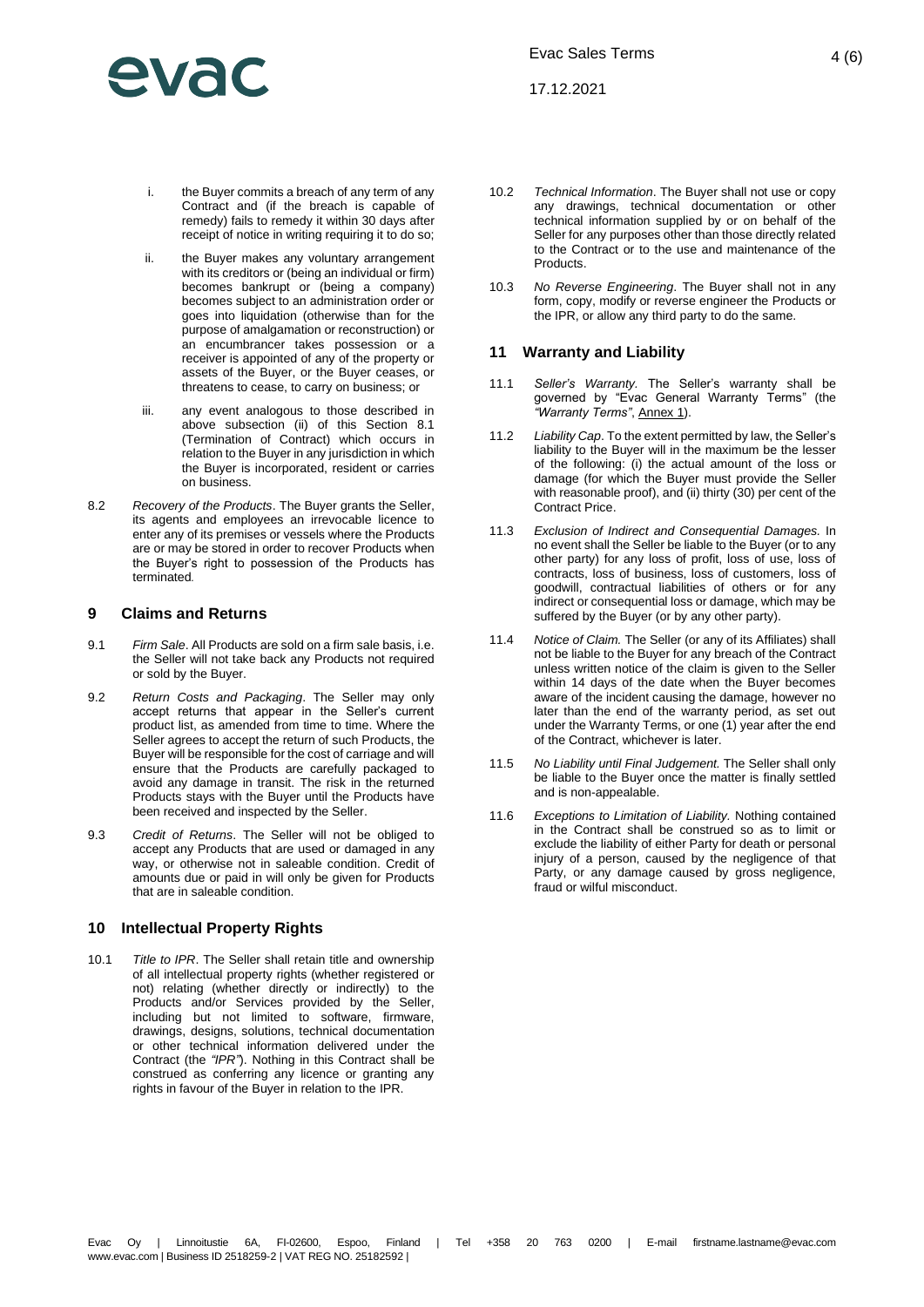## evar

17.12.2021

### **12 Confidentiality**

- 12.1 *Obligation of Confidentiality.* Neither Party shall disclose any Confidential Information to any third party, without the prior written approval of the other Party, except as may be required by law, regulation, court or governmental authority. Notwithstanding aforesaid, each Party may disclose Confidential Information to the extent necessary for the purposes of this Contract to (i) its employees and directors, (ii) its Affiliates and their employees and directors, (iii) its (and its Affiliates')<br>attorneys. accountants. auditors. banks and attorneys, accountants, auditors, banks and professional advisors, and (iv) any entities and their employees and directors who are directly involved in the performance of the obligations under the Contract (including Seller's subcontractors and suppliers), provided that the Party disclosing the Confidential Information under (i)-(iv) shall see to it that such parties are bound at least by similar confidentiality obligations as set forth herein.
- 12.2 *Publicity.* Neither Party shall use the name of the other Party in publicity, advertising, or similar activity, without the prior written consent of the other.

### <span id="page-4-0"></span>**13 Trade Compliance**

- 13.1 *Sanctions.* The Buyer represent and warrants that it is not subject to any sanctions imposed by the United Nations, European Union, the United Kingdom, and the United States.
- 13.2 *Use of Products.* The Buyer shall not use, export, reexport, transfer, sell, or supply any Products in a manner that would violate or otherwise be inconsistent with any export control or sanctions regulations, including but not limited to those adopted by the United Nations, European Union, the United Kingdom, and the United States.
- 13.3 *Restricted Uses.* The Buyer shall not use any Products, or export, re-export, transfer, sell, or supply Products to be used (i) by, for, or for the benefit of any person or entity located or resident in a country or territory subject to a comprehensive trade embargo maintained by the United Nations, the United States, or the European Union (which on December 1st, 2021, included Cuba, Iran, North Korea, Syria, and the region of Crimea, (ii) by, for, or for the benefit of any person or entity subject to sanctions adopted by United Nations, the United States, or the European Union, or of any country with jurisdiction over the business activity, unless specifically authorized to do so under applicable law or a valid license issued by a competent authority, (iii) for incorporation into, or use as components or raw material in the manufacture, repair, or refurbishing of any items defined as military goods on the Wassenaar Arrangements Munitions List in countries subject to an arms embargo established by the United Nations Security Council, the European Union, the United States, or the Organization of Security and Co-Operation in Europe OSCE (which on December 1st, 2021, included Afghanistan, Armenia, Azerbaijan, Belarus, Central African Republic, Democratic Republic of Congo, Iran, Iraq, Lebanon, Libya, Myanmar/Burma, North Korea, Russia, Somalia, South Sudan, Sudan, Syria, Venezuela, Yemen, and Zimbabwe), (iv) for any uses connected to chemical, biological or nuclear weapons, or missiles capable of delivering such weapons, including their storage or handling;  $(v)$  in oil exploration and production projects in waters deeper than 150 meters, in oil exploration and production projects in the offshore area north of the Arctic Circle, or in shale oil exploration or production projects in the Russian Federation; or (vi) in projects for the construction, repair, or modernization of pipelines for the export of oil or gas from the Russian Federation.
- 13.4 *Indemnification*. Notwithstanding anything contrary in the Contract, the Buyer shall indemnify and hold Seller harmless for any and all damages and costs resulting from its non-compliance with this Section [13](#page-4-0) (Trade Compliance).
- 13.5 *Seller's Liability*. The Seller shall not be liable for any damages caused by any delay or disruption in deliveries where the execution of the deliveries is deemed by the Seller to be prohibited under export control or sanctions regulations or otherwise to expose the Seller to the risk of becoming subject to penalties, restrictions, or similar negative administrative consequences under such laws.

### **14 Miscellaneous**

- 14.1 *Right to Subcontract.* The Seller shall, in its sole discretion, have the right to assign or subcontract all or any portion of the work to be performed by the Seller under the Contract, provided, that the Seller shall remain fully liable for the performance of its obligations under the Contract.
- 14.2 *Entire Agreement.* The Contract constitutes the entire agreement between the Parties and supersedes all prior agreements and understandings, whether written or oral, relating to the subject matter of the Contract.